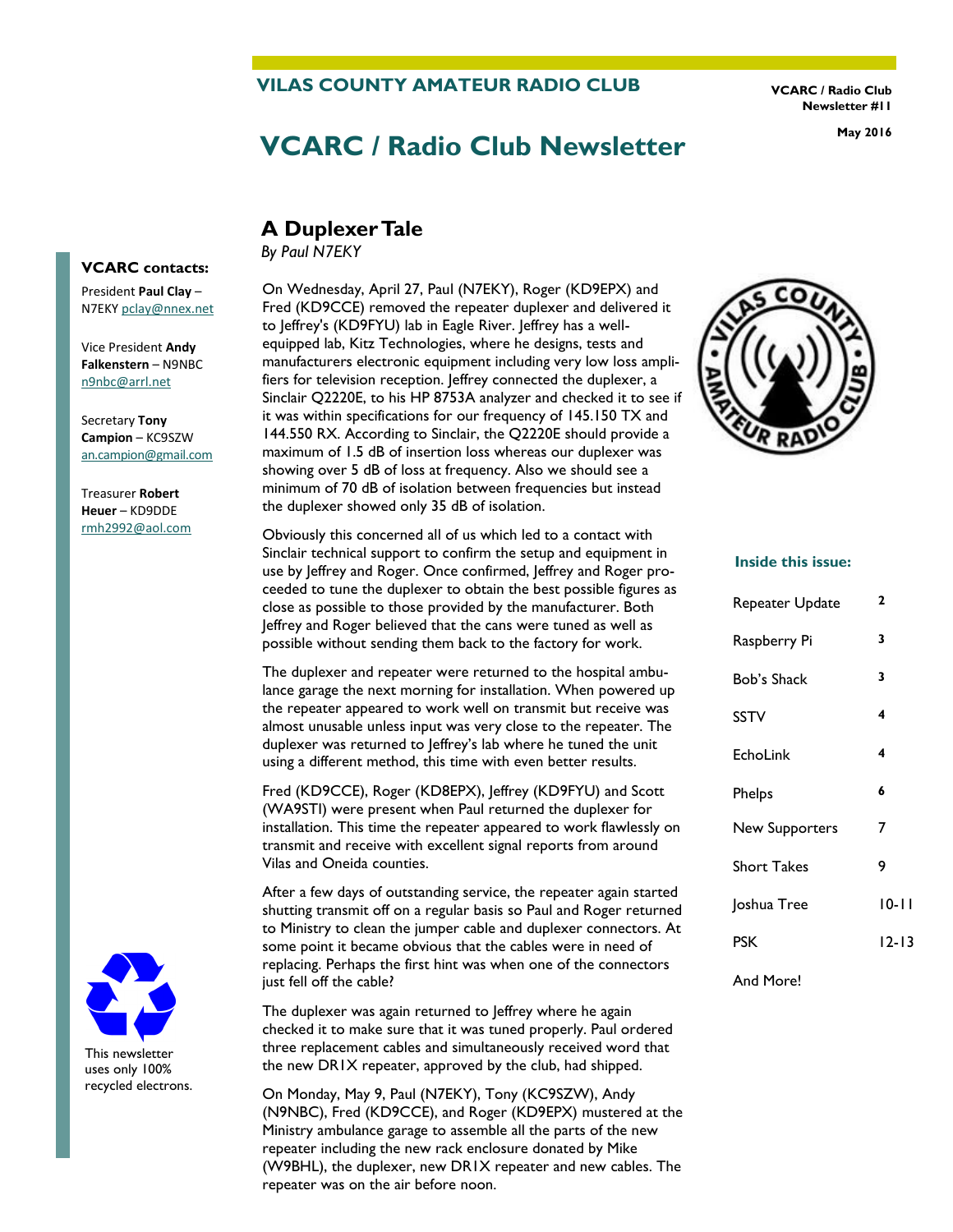## Page 2 **VCARC / Radio Club Newsletter #11**



*Current repeater and duplexer installation at Eagle River Memorial Hospital.* 

## **Repeater Update** — **May 11**

*by Paul N7EKY*

On Monday, May 9, members Roger (KD9EPX), Andy (N9NBC), Fred (KD9CCE), Jeffrey (KD9FYU), Paul (N7EKY), installed the club's new Yaesu DR1X Fusion Repeater in the Ministry ambulance garage. The repeater was installed in the rack enclosure donated by Mike (W9BHL) along with the retuned duplexer and new cables. Thanks again, Mike!

This repeater is completely legal without a controller as it provides a method to remotely turn off and on transmit. Club officers are provided with the codes that

were programmed to control this function.

Although the repeater is rated at 50 watts out, it is set to 20 watts, which is the stated full duty cycle rating. It is envisioned that the club will need a VHF amplifier to bring the power up to 80-100 watts. Paul has an amplifier which, if it is still in working order, can be used to test the output on high power.

Many thanks to all who were part of this project and especially Jeffrey who deserves special recognition for opening up his Kitz Technologies shop for this project. He has

pledged a donation of a low noise VHF amplifier for the repeater. Thanks Jeffrey!

Regarding the old repeater, the Motorola MSF-5000, the plan is to get someone to look at it to see why it was acting so strangely. One can say that the club should have conducted a more prolonged, step by step approach to troubleshooting the problem, but we need to understand that our access to the ambulance garage is sensitive. We need to cause as little inconvenience as possible for the Ministry staff or we risk ruining our welcome.



*Jeffrey (KD9FYU) and Roger (KD9EPX) testing the duplexer.* 



*The HP 8753A analyzer at Kitz Technologies.*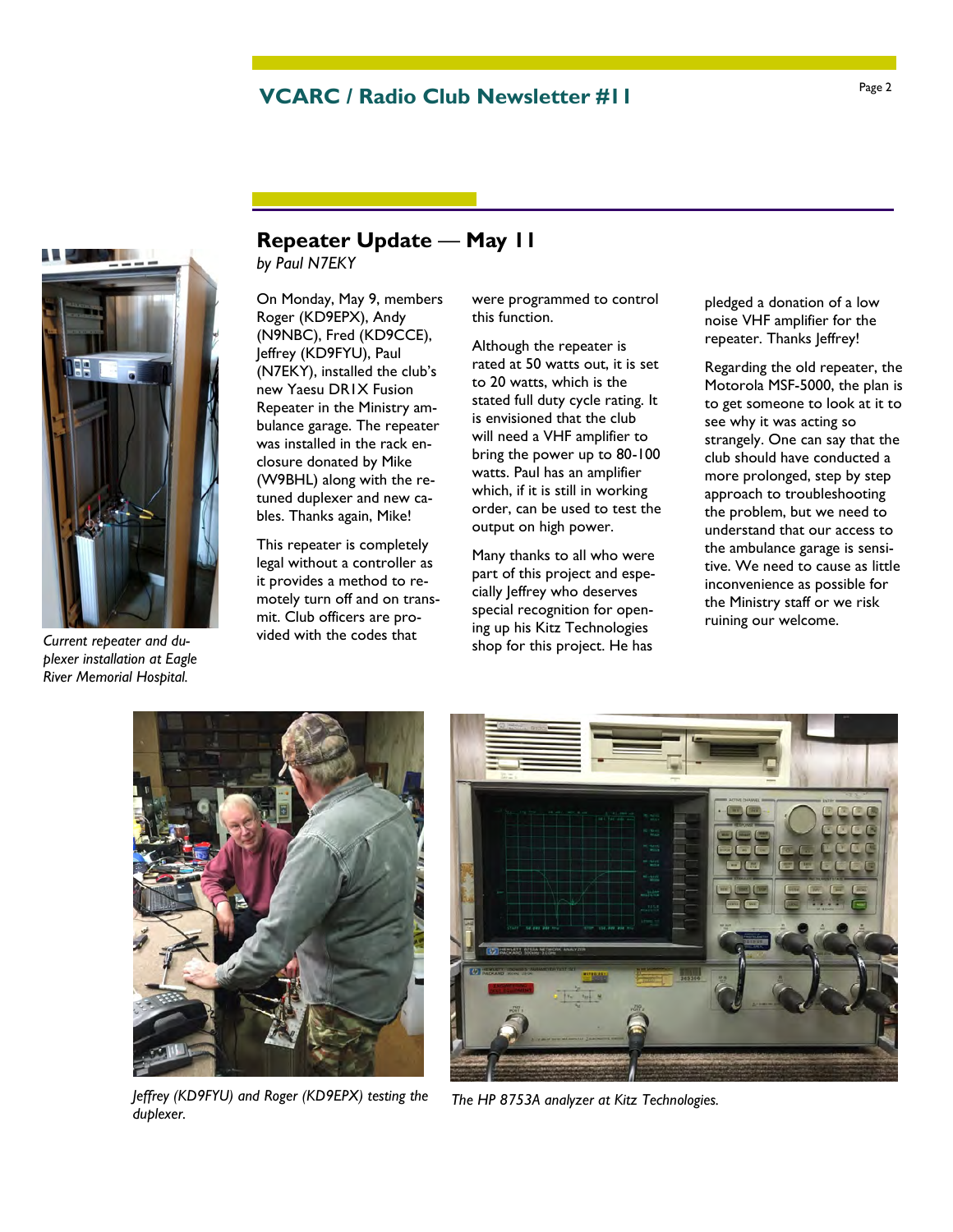### **Raspberry Pi and Ham Radio SIG**

*by Paul N7EKY*

The Pi Special Interest Group (SIG) met immediately after the ham breakfast on April 23 in the Business Incubator classroom. Paul (N7EKY) presented an introduction to the Raspberry Pi including a short overview of the different boards currently available with special attention on the Pi 3 B, which is the fastest board yet.

The Raspberry Pi 3 B is based on the Quad Core Broadcom BCM2837 64 bit ARMv8 processor running at 1.2GHz. This new board also includes Wi-Fi and Bluetooth built in and 1Gb of

RAM. Everything else is identical in that it has the same form factor and can be powered by the same 5V 2 Amp power brick. The new board can be powered by a 2.5 Amps brick if one wants to have more flexibility with USB peripherals.

Paul showed those in attendance how to find the new Pi and how to download and install NOOBS, or New Out Of the Box Software, which gives the user a selection of a number of different operating systems, including "Jessie,"

the current Debian release.

Finally, the commands needed to update the Pi and operating system were covered. Paul plans to cover the installation and use of fldigi on the Pi at the next meeting. He hopes to enlist Bob (KC9RF) to assist in the presentation. Bob has conducted a presentation to the club on PSK31 and has written articles about this mode for the club newsletter.

If all goes well, the Pi will be running fldigi for a PSK31 demonstration at the next Pi SIG.



## **Bob Reynolds Donates his entire Shack to VCARC**

*by Paul N7EKY*

On April 21 club members Paul (N7EKY) and Andy (N9NBC) visited Mr. Bob Reynolds (WB9RZA) in Woodruff to accept his generous gift of his entire amateur radio shack and antenna farm. Bob told Paul and Andy that he was not going to continue with ham radio and wanted to donate his equipment where it could do some good. When asked why he thought of the Vilas County Amateur Radio Club, Bob stated that he liked what he had been reading in news articles in the Lakeland Times. Paul and Andy picked up Bob's Kenwood TS-450S, ICOM IC-2100, Astron RS-20A and other associated equipment, all in excellent condition.

On Wednesday, April 27, Paul and Andy returned with Roger (KD9EPX) and Ray (KD9CBL) to take down Bob's tower and antennas and move them to the club storage room at the Manufacturing Incubator in Eagle River. Bob's "antenna farm" included a Rohn 25G 20 foot tower, a GAP Titan DX HF Vertical Antenna, and what appeared to be a Ringo Ranger VHF Vertical. Very nice antennas indeed and not very old.

Bob said that the club can use the equipment for any purpose they desire but indicated that he hoped that some new ham who did not have sufficient resources to purchase his own equipment may be helped in some way by his donation. Thanks for your generosity Bob!



*Bob Reynolds (WB9RZA)*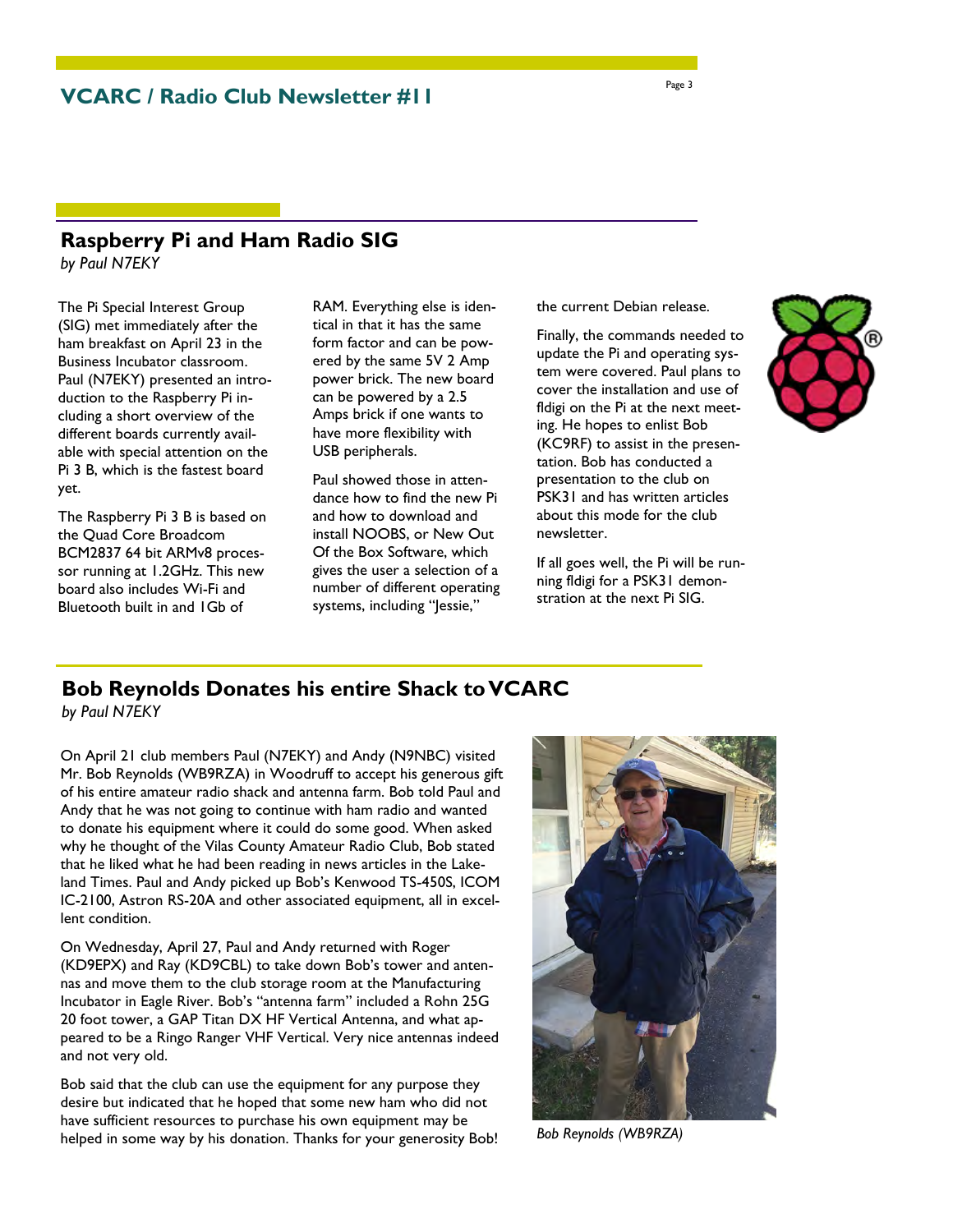## Page 4 **VCARC / Radio Club Newsletter #11**



#### **SSTV**

*by Tom KC9UDA* 

Except when the repeater was down, the Ministry SSTV net had started to become very popular with increasing participation each week. We start the net at 7:30 pm and we try to keep it going until 8:30 pm or until everyone has sent three pictures. On April 12 and 19 we had to close the net early due to the degrading band conditions.

There are many ways to send and receive images. For example some just use a smart phone with an application and use the phone's speaker and microphone next to their transceiver. Others use an external sound card like a SignaLink USB connected between their computer and transceiver to make a "direct" connection.

All amateurs are welcome on the net, but some just monitor and enjoy the pictures others send. Although the MP73 format had become a favorite, there are others that may be a little more efficient in that they take less time to send an image while the resolution is entirely satisfactory. On April 19 Ray (KB9CB) and I tried Robot 72 and we liked it. The photos were sharper and appeared to have less snow on them. Dave (KC9ZJO) and Chuck (KC9KAK) agree that Robot 72 appeared to do a better job.

If you want to know more about SSTV please come and join in and ask questions. There is always help on and off the net. We answer question during the net and help you get set up and to be part of the net. We do need to remember to keep the images family friendly.

### **EchoLink for KD9DXK-R**

*by Paul N7EKY*

Paul (N7EKY) is working on setting up EchoLink for the Vilas County Amateur Radio Club, Inc. repeater in Eagle River, KD9DXK/R. So far he has registered the club's call with EchoLink and has installed the software on one of his older PCs running Windows XP. The goal is to have EchoLink working on a Raspberry Pi, which can be easily squirreled away in

someone's home in Eagle River.

Paul purchased an interface built and sold specifically for the purpose and has connected it to a Baefeng HT. Although he lives too far to make a decent connection to the repeater with this configuration, he intends to move the "test" to the manufacturing incubator

classroom to make sure it works properly.

The plan is to try to get it working before summer and allow members to test it, then ask the membership whether they want EchoLink or not. We have many members who go away for the winter months or who may live too far to access the repeater. This may be a great way for them to stay in the loop.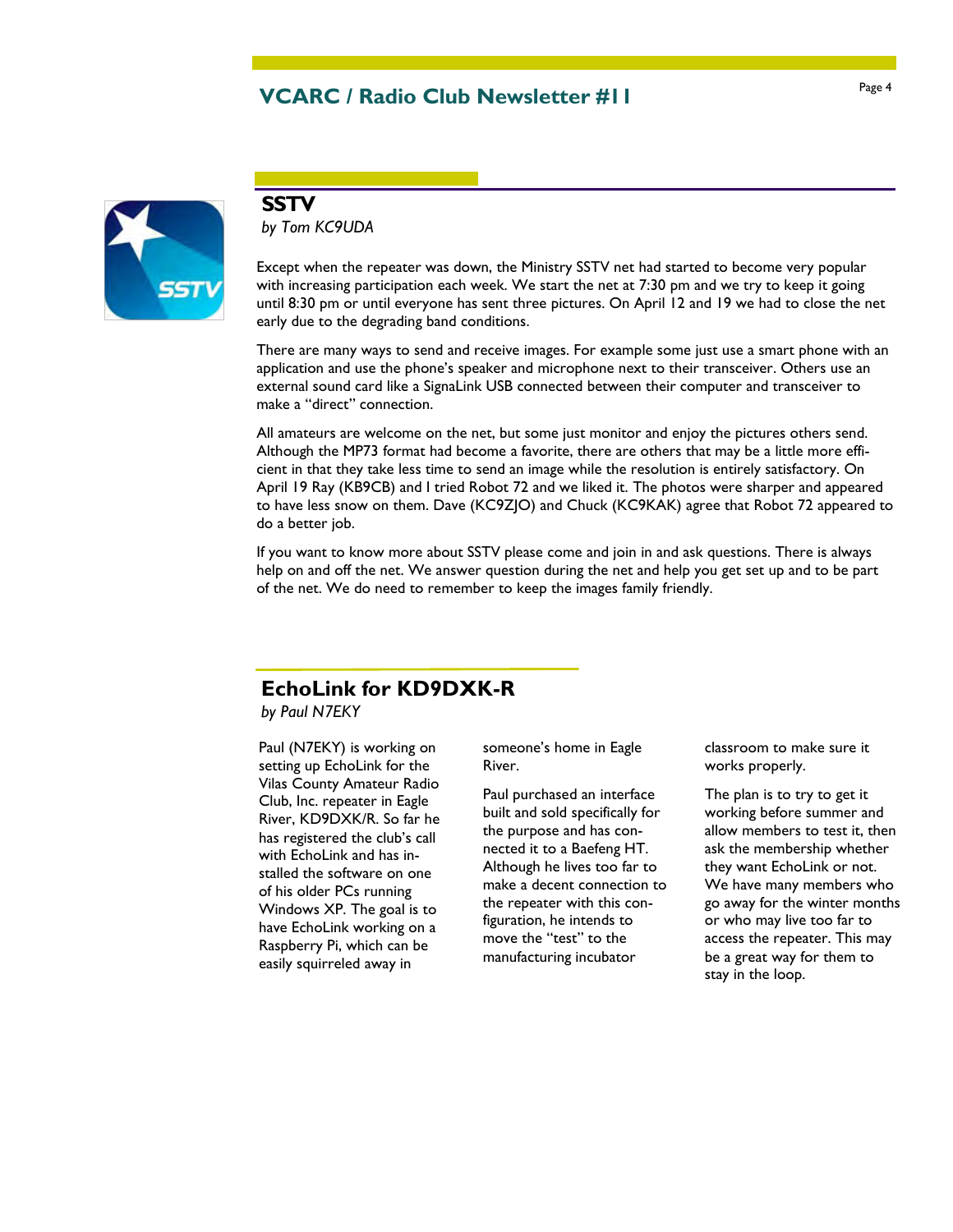### **Robert Heuer assumes Treasurer Position**

*by Paul N7EKY*

In early May, Dave (KC9ZJO) resigned as club treasurer. Dave was the first treasurer for the club and has done a fine job. We can all thank him for his enthusiastic support of the club, its members, and programs. Although Dave is no longer treasurer, he will still be around and we hope attend as many meetings and events his schedule allows. Thanks for your good work, Dave!

Robert (RayBob) Heuer (KD9DDE) will assume the duties of treasurer. Thanks RayBob for taking on the responsibilities of treasurer!

### **Vintage Radio Night**

*by Paul N7EKY*

Karen Schluter was present May 11 when the club hosted its first Vintage Radio night. Mrs. Schluter was able to see her father's U.S. Navy Radio Receiver R-366 working like it was right out of the factory. Roger (KD9EPX) put many hours into the project, from cleaning contacts to

removing the remnants of cigarette smoke from the case. Although the antenna could have been better and somewhat limited the demonstration, it was good enough to experience the quality in engineering and manufacturing that is represented in the old radio.



*The R-366 Receiver covers 500Khz-30Mhz, AM, SSB, CW, with 5 step crystal filter, 2 RF amplifier stages.* 

### **SOTA — Tech Talk**

*by Paul N7EKY*



Scott (WA9STI) presented SOTA at the May 11 Tech Talk session. Summits on the Air (SOTA) is an organized part of amateur radio with rules that those who wish to participate must follow in order to have their radio contacts credited. Scott showed some of the places he has activated and spent a fair part of the presentation showing the equipment he commonly takes with him. He stressed safety and careful planning to fellow hams. It was very clear to all that Scott is the go-to for information on how to get started with SOTA.

**Please see the full article on pages 10-11.** 

*Scott WA9STI talked the group through SOTA*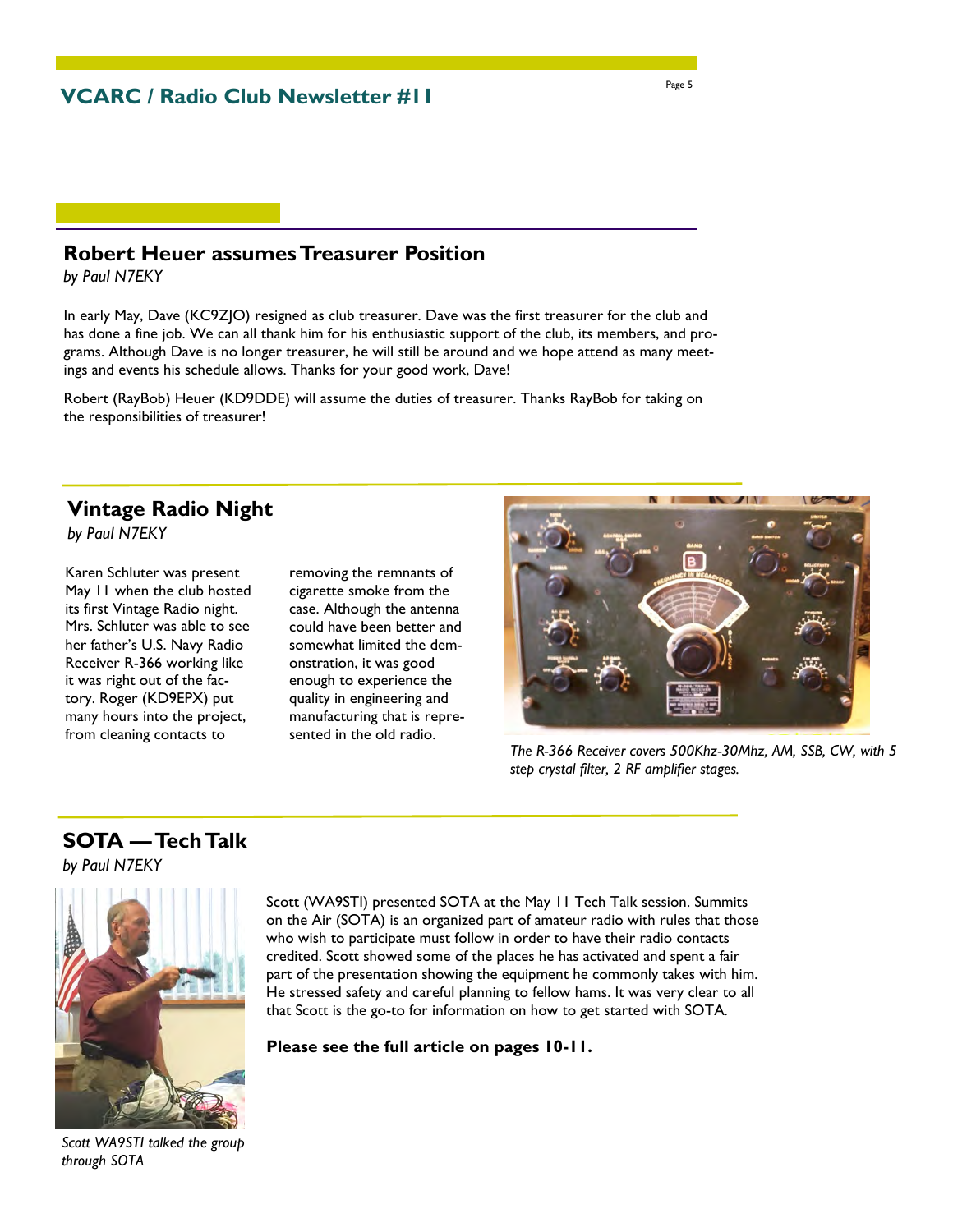### **Phelps Twin Tri – Triathlon Set for August 27**

*by Paul N7EKY*

Lorin (KD9CXC) and Paul (N7EKY) have been meeting with Phelps Chamber Race Coordinator Celeste Hendrickson and other volunteers in an attempt to make sure that members of the VCARC, Inc. provide the best possible communications support for the Phelps Twin Tri–Triathlon scheduled for August 27. The course has been set and Celeste has requested our communications support at five locations, including the race start, where she will be located.

VCARC net control is slated for the chamber office, which will be quiet, allowing for net control operators to record bib numbers called in from our stations. This may not be necessary if there are a small number of entrants. We will be provided with a list of entries and their bib numbers and, as they cross our checkpoints, they can be called into net control. Celeste indicated that this is only the second year for this event but she hopes for up to 50 entries.

Since our repeater has been down, Lorin and Paul have not been able to check communications from the different checkpoints, but we have a few options. Our first option would be to use the Ministry repeater, but, if for some reason that does not work out, we can probably cover the area adequately on simplex or even use the Phelps town repeater which Tony (KD9SZW) arranged for us to use if needed.

It appears that Celeste and the other volunteers have worked very hard to make this event successful. This great opportunity for our club to shine and those who are interested but haven't yet signed up should contact Paul.

### **New Shirts for VCARC Members**

*by Paul N7EKY*

Following the April ham breakfast Dr. Paul (WW9J) passed out the first of the 33 shirts members ordered with the Vilas County Amateur Radio Club, Inc. emblem. Approximately half the shirts were distributed and Dr. Paul and the remainder were at the club meeting on May 11. Dr. Paul and Martha Weeks said that they had ordered some extra shirts, so if you didn't get your shirt order in and still want one, be sure to see Dr. Paul--they may have one in your size.



*Good attendance and a couple of new faces at the May ham breakfast.*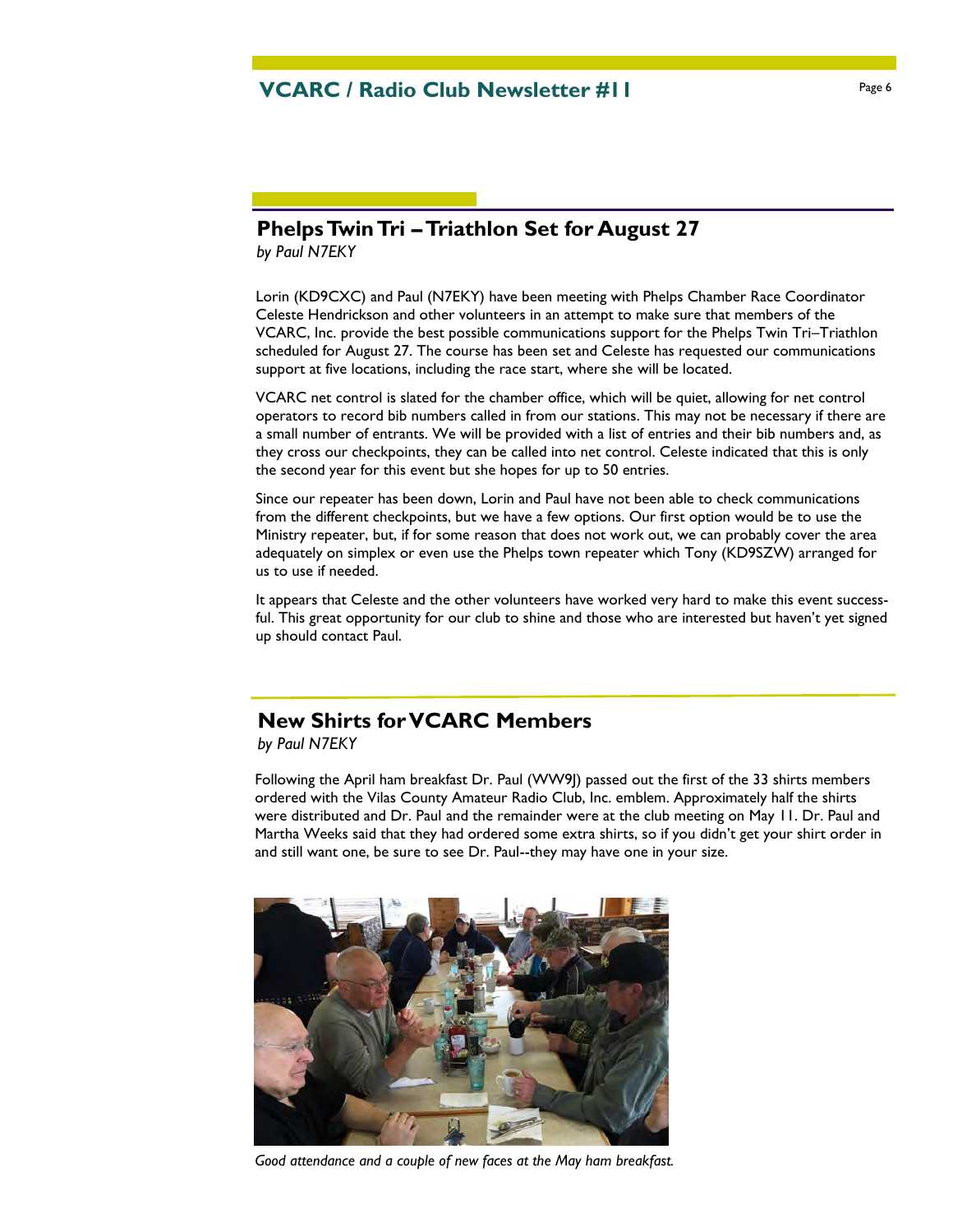### **Our Supporters for 2016**

*by Paul N7EKY*

These fine businesses have decided to support the Vilas County Amateur Radio Club, Inc. for 2016:



**Eagle River Tire**  126 E Division Street Eagle River, WI 54521 715-479-8820 www.ertire.com

### **Stateline Accounting**

**& Tax Service LLC** 4366 County Road B Land O Lakes, WI 54540 715-547-6212

**Mrs. Karen Schluter**  Minocqua, WI



**Boat Sport Marina**  3624 WI 70 Eagle River, WI 54521 www.boatsport.com



**American Board of Surgical Assistants**  Paul F. Weeks MD, CEO (Northland Pines HS Club)



Mr. Craig Farrell **State Farm Insurance**  9429 County Road J P.O. Box 1150 Minocqua, WI 54548-9318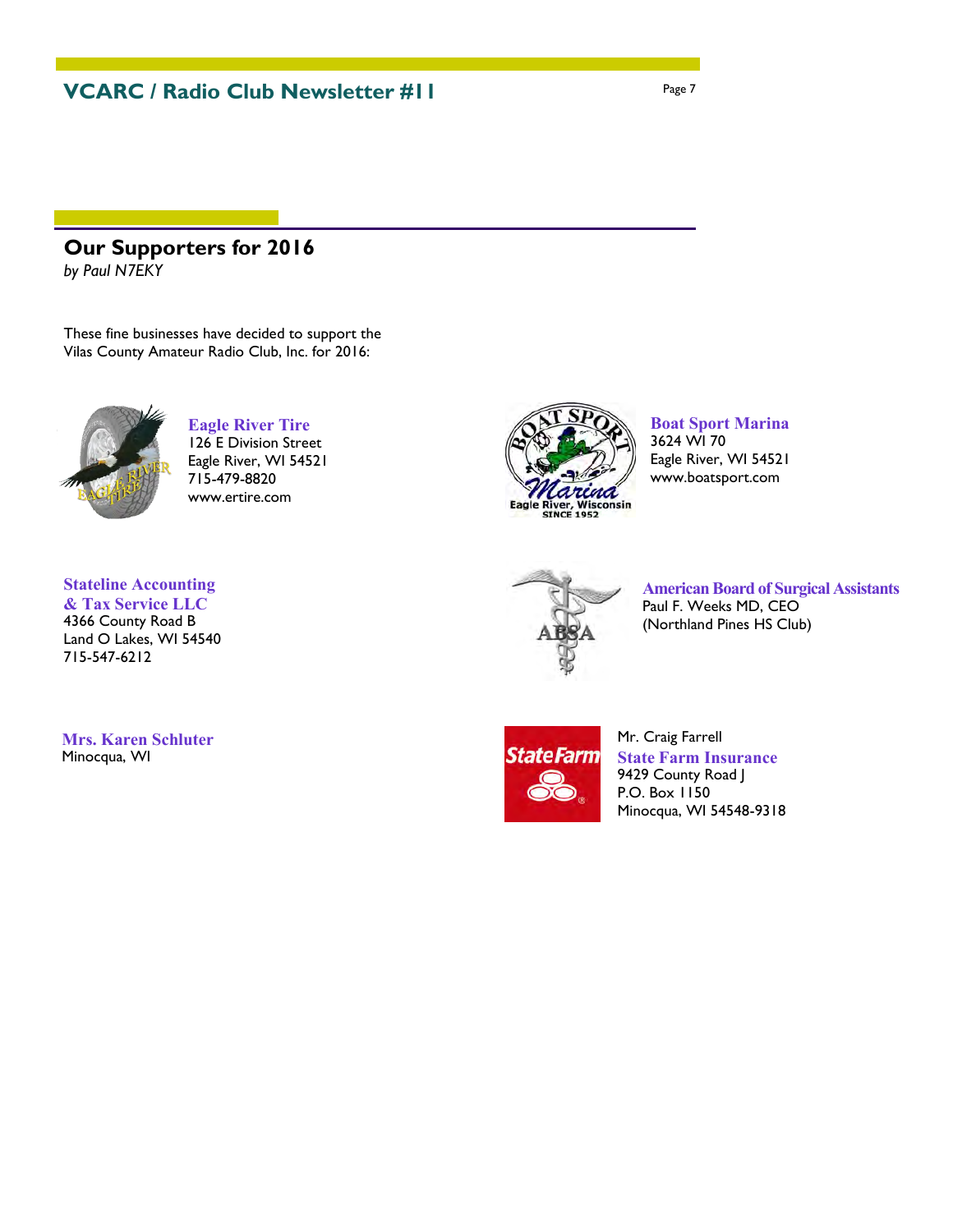### **Local Nets**

*by Paul N7EKY*

| <b>Net</b>          | Day / Time    |       | Frequency/ + - /PLL Type                                                      |                |
|---------------------|---------------|-------|-------------------------------------------------------------------------------|----------------|
| Northwoods ARES     | Sunday 19:00  |       | $146.940 - 114.8$<br>147.120 - 114.8 Linked<br>Echolink W9RRA-R or Node 45287 | ARES /Traffic  |
| Merrill             | Sunday 19:30  |       | $146.640 - 114.8$<br>EchoLink Node 364965                                     | Traffic        |
| Iron Range          | Sunday 20:00  |       | $145.170 - 107.2$                                                             | Traffic        |
| <b>Blackjack</b>    | Sunday 20:00  |       | $146.760 -$<br>Echolink K8ATX-R                                               | ARES / Traffic |
| <b>Rib Mountain</b> | Sunday 21:00  |       | $146.820 - 114.8$                                                             | Traffic        |
| Tomahawk            | Monday 19:00  |       | $145.430 - 114.8$                                                             | Swap Net       |
| <b>VCARC</b>        | Monday 19:30  |       | $145.150 - 114.8$                                                             | Traffic        |
| Iron Range          | Monday 20:00  |       | $145.170 -$                                                                   | SSTV*          |
| <b>VCARC</b>        | Tuesday 19:30 |       | $145.150 - 114.8$                                                             | <b>SSTV</b>    |
| <b>Three Lakes</b>  | Wed           | 19:00 | $147.195 + 114.8$                                                             | Traffic        |

Wisconsin ARES/RACES VHF Net Last Thursday of the Month 19:00 145.130 PL 114.8 Sayner Repeater – WECOMM System

\*Winter months only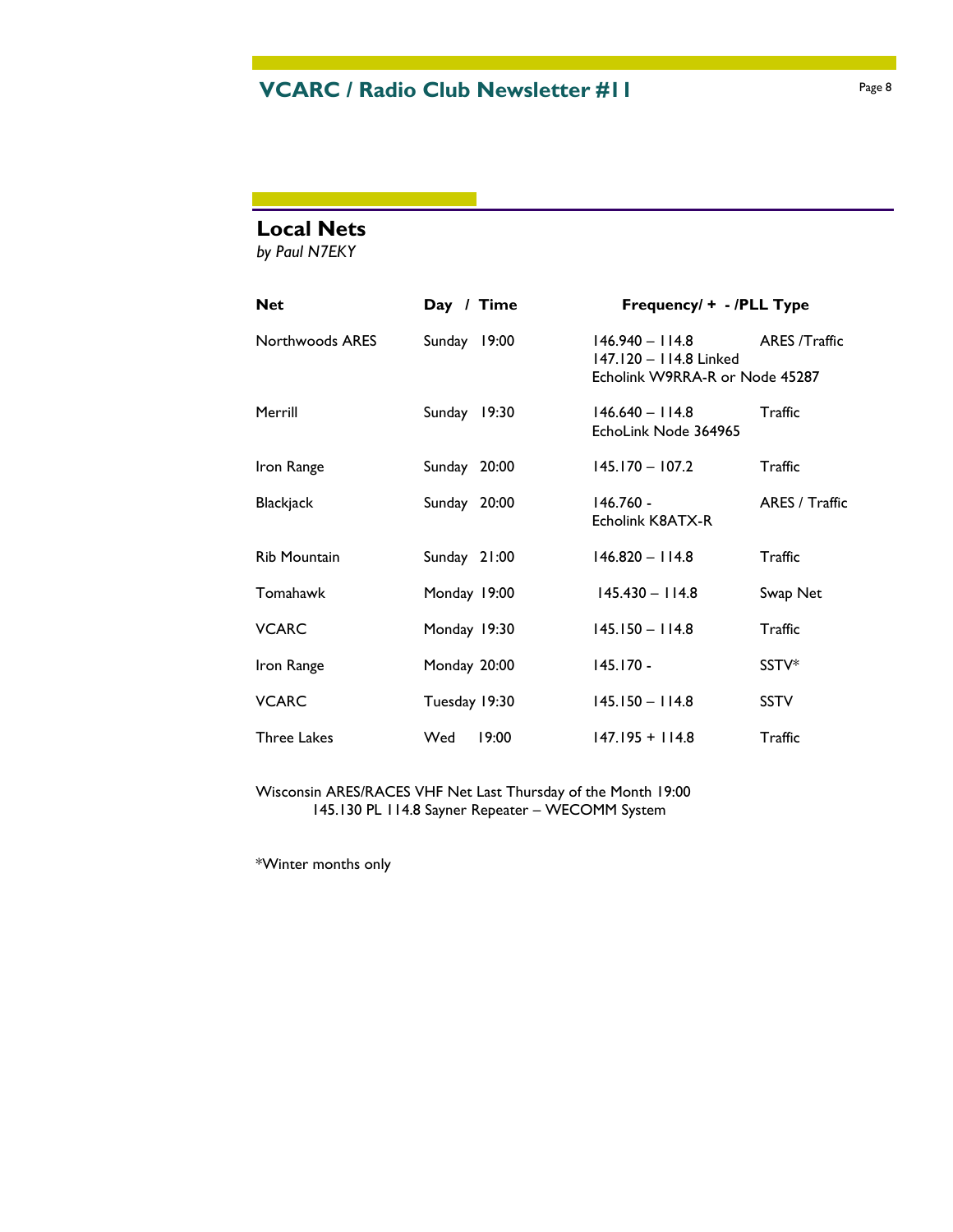### **Short Takes**

#### *—* **Next Technician Class***—*

The next preparation class for the Technician amateur radio license is scheduled for June 18-19, 2016 at the Vilas County Economic Development Manufacturing Incubator classroom, 555 Enterprise Way, Eagle River. The classes are scheduled on Saturday 8 am to 4 pm, and Sunday 8 am to 2 pm. At the end of the class Volunteer Examiners will offer the examination for Technician Class license. This class is designed to teach what is necessary to pass the examination. If you know of someone interested in becoming a ham please have them contact Paul at (715) 891-0157 or pclay@nnex.net.

#### **— Volunteer Examiner News —**

On Saturday, May 7, club member Thomas Ceglarek (KD9FIN) passed his examination to upgrade to Extra Class at the Vilas County Economic Development Classroom in Eagle River. Volunteer Examiners present were Andy (N9NBC), Mike (KC9ZJF) and Paul (N7EKY). Congratulations Thomas!

#### **— SATERN to deploy to National Guard Exercises—**

Ms. Terri Leece has announced that she is asking for those who are members of the Salvation Army Team Emergency Radio Network (SATERN) to deploy during two major exercises in June and July this summer. She said that most members had submitted everything necessary to be issued an ID badge, which would be sent out soon. She said that those who have attended SATERN training can check their status by logging into disaster.salvationarmyusa.org. If everything has been completed, you will be ready. She has background forms that she expects to send out soon. If you are interested in the Salvation Army SATERN organization then you can ask Paul (N7EKY) who will direct you to the proper contact within the Salvation Army.

### **— VCARC Newsletter Articles Needed —**

Members are encouraged to submit articles and photos involving club members or Amateur Radio in general. Read any good articles or posts? Want to submit a review of a piece of equipment you have or recently acquired? Your submissions are welcome! Please send them to pclay@nnex.net.

#### **— For Sale by Members —**

Submit listings for your personally owned amateur radio equipment to pclay@nnex.net. This is not intended for someone who makes it a business to buy and sell equipment.

For Sale: Yaesu FT-101-E with CW filter & Cooling Fan, very clean radio. Original owner, it's my Eagle River rig. Asking \$350 or best offer. Call 1-847-274-8433. Bill W9ZCL

For Sale: K3 100 watt transceiver with LP Pan and accessories. Serial #4831. 1.8 and 250 Hz filters, IF board, LP Pan Adapter, USB sound card with cabling. USB radio serial cable. Call Bob KC9RF 608 -481-0297 or email sail\_ski@yahoo.com \$2,175.00 firm.

Yaesu FT8800R VHF/UHF Dual Band 50W/35W – 2 Meter & 70cm. Includes External Speaker, NMO Trunk Mount with COAX - \$275.00 Firm. Contact Ka9sro@gmail.com

### **Club Membership**

The Vilas County Amateur Radio Club, Inc. now can count **82** members!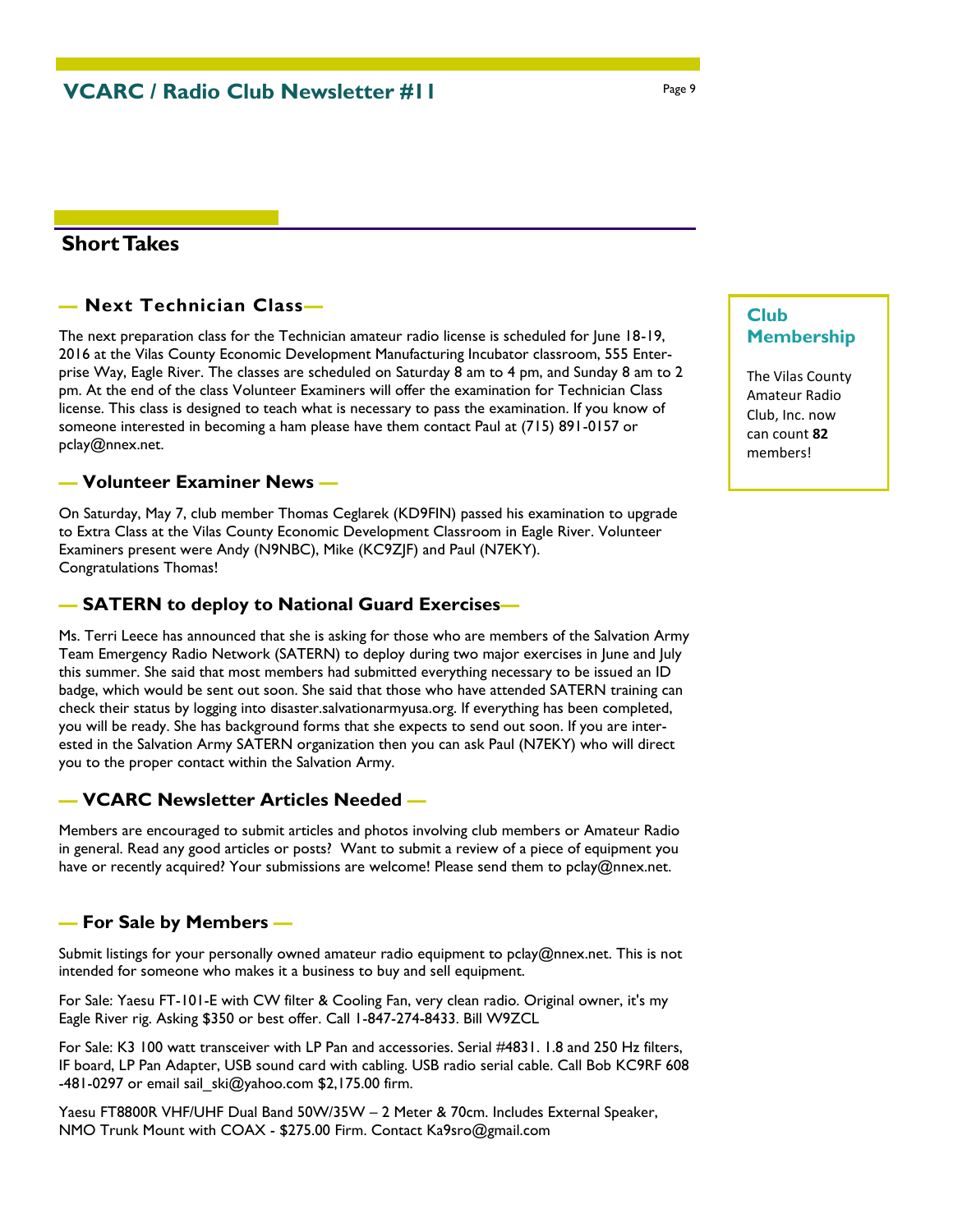### **Joshua Tree NPOA / SOTA**

*by Scott WA9STI*

The third week of April, Scott WA9STI, his XYL Karla KB6LAS, and their cattledog Daisy traveled to Joshua Tree National Park located in the Mojave desert approximately 150 miles east of Los Angeles. They were looking for some solitude, great views, and clear skies to see the moons of Jupiter. And of course to operate ham radio. Joshua Tree has the National Parks On The Air (NPOTA) designator of NP32. There are also numerous Summits On The Air (SOTA) peaks in the park so Scott planned on doing a combination NPOTA and SOTA activation. The first day was a three-mile round trip hike with a 1000' elevation gain to Ryan Mountain at 5457' (SOTA reference: W6/CD-016). From the top, he could see his tent at the campsite 1000' lower and 1.2 miles away (as per APRS). He used an Elecraft KX3 at 10 watts with a LiFo battery to an end-fed dipole tied to a collapsible mast.

Operating 30 meter CW and 20 and 40 meter SSB and CW, he worked 34 stations on both coasts and the Midwest. He also kept in touch with Karla who was mobile on the desert floor on 146.52 MHz simplex. The next two mornings, Scott continued the NPOTA activation from his campsite with a Yaesu FT-897 at 20 watts to a Buddipole on 20 meters SSB making another 25 contacts.

During his Northwoods stay this summer, Scott activated a combination NPOTA and SOTA on the Ice Age National Scenic Trail (TR05) at Lookout Mountain (W9/WI-003), south of Rhinelander, and the North Country National Scenic Trail (TR04) at the Bergland Lookout (W8M/UP-007), north of Lake Gogebic. By hiking trails to the summits, he was able to give credit to chasers for both events. Scott used an FT-817 running QRP from 2.5 to 5 watts on 20, 30, and 40 meters to an end-fed dipole and made 16 contacts

on TR05 and 20 contacts on TR04.

Scott attended the recent Superior Hamfest and fortunately was able to find an HF solid state amplifier to boost up the power with his FT-817. Afterward he traveled to the Apostle Islands National Lakeshore (LK01) for two days of NPOTA. On May 7, he operated 20 meter SSB from his vehicle with a mobile vertical and made 54 contacts. On May 8, he set up at a picnic table with an end-fed dipole in the trees for 20 meters and worked 40 stations on SSB and CW. His most interesting QSO was with Paul K3PG who was at the Assateague Island National Seashore (SS01) in Maryland for a park-to-park contact. Scott and Paul then shared the frequency and called "CQ NPOTA" together for almost an hour giving stations the opportunity to work both locations. Scott also made a park-topark contact with the Dry Tortugas National Park (NP17).

#### *More photos next page*



*Ryan campground*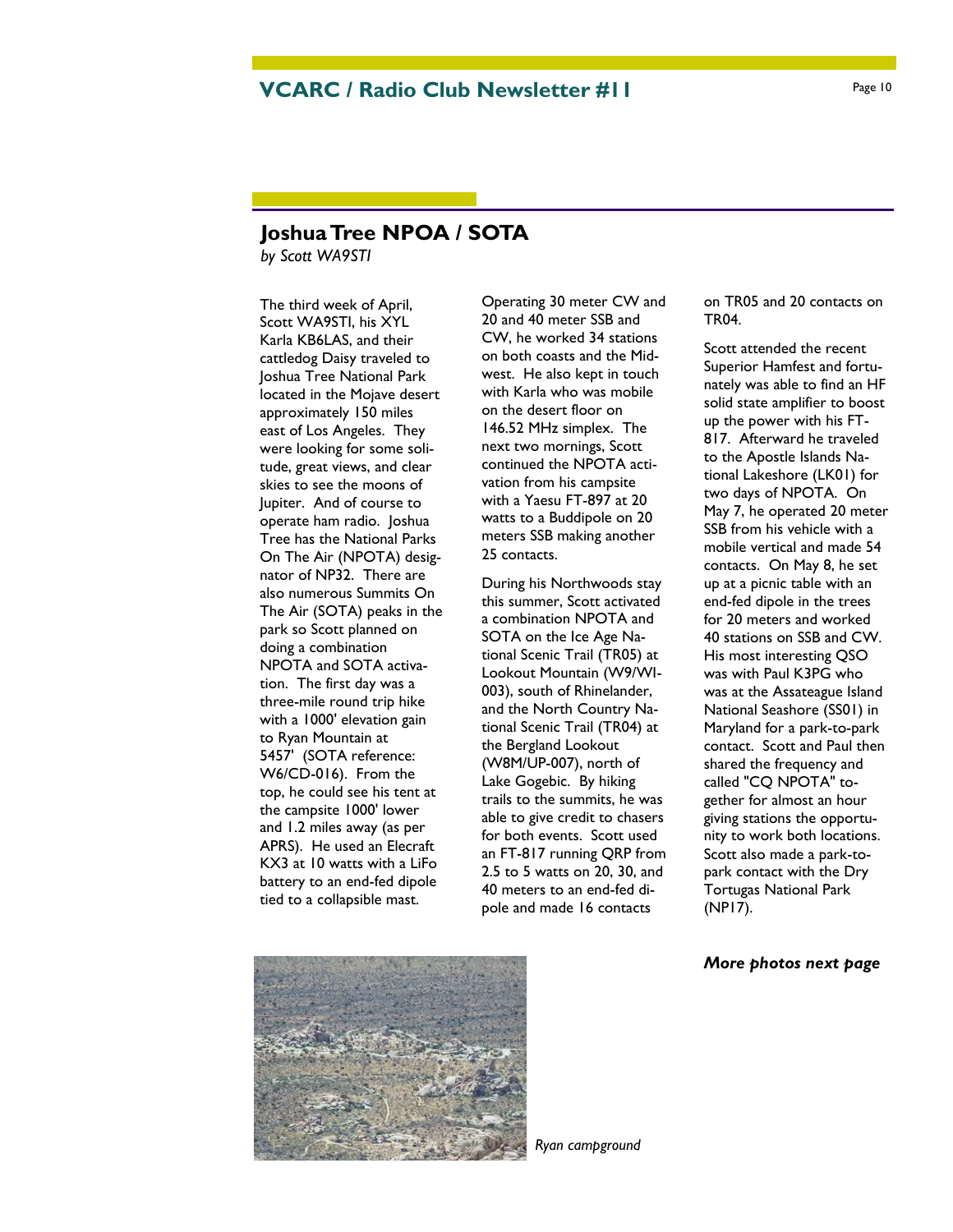## **Joshua Tree photos**





*The SOTA flag on Ryan Mountain Trail* 

*Ryan Mountain Trail* 



*Scott on NP32* 



*Karla KB6LAS, Scott WA9STI, and Daisy (no call sign).*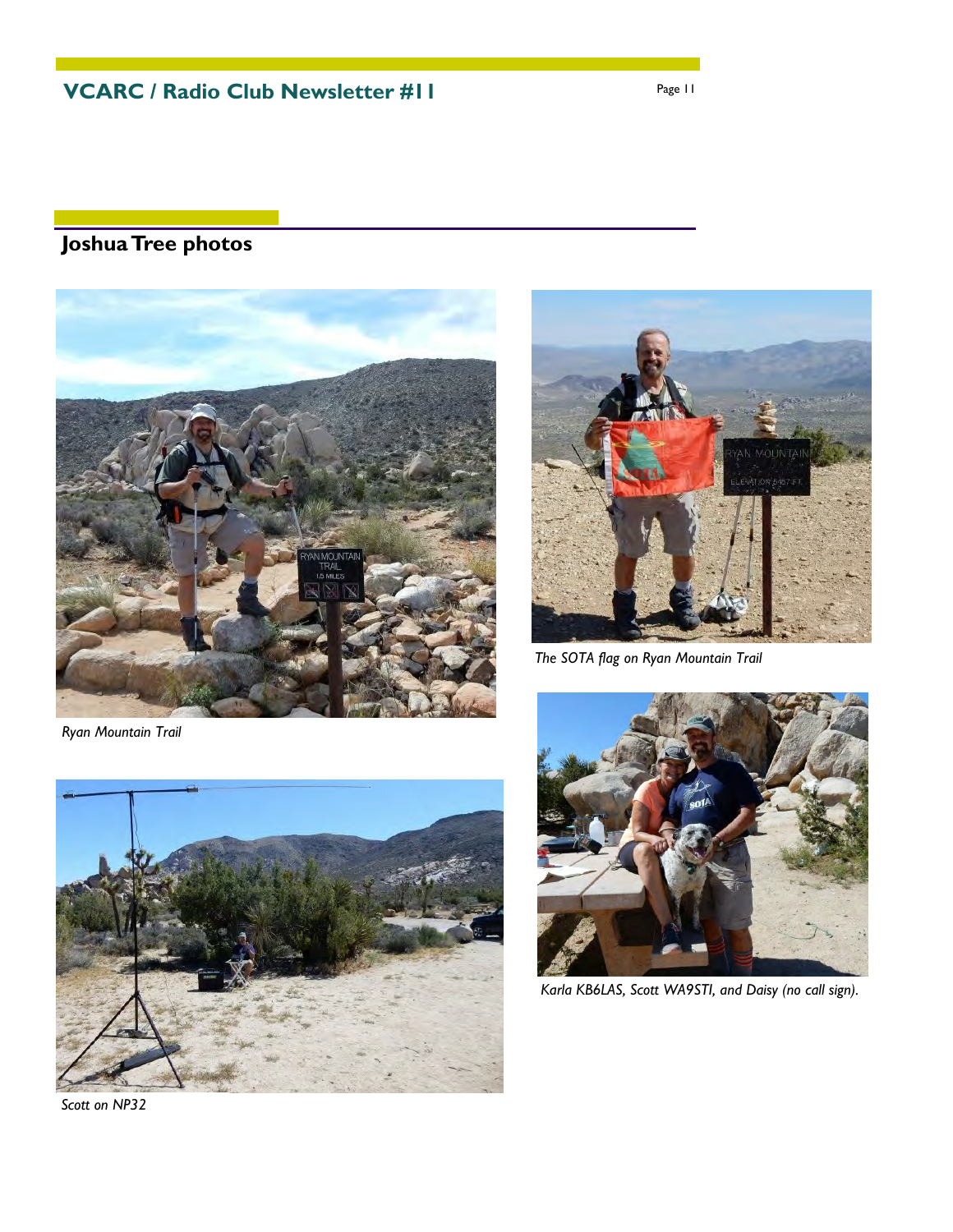### **PSK31 Corner**—**Part 2**

*by Bob KC9RF*

Having worked ZL1PZ on 20 meters recently it still amazes me on what 25 watts of power can accomplish. Did you get a chance to download PSK31 software for one of the programs I mentioned in the March newsletter? If so, you're almost ready for your first QSO. The interface diagrams shown below are typical for getting on the air.



DIGI" Digital Sound Card Interface PSK RTTY SSTV NBEMS JT-65 HF VHF UH5 can be purchased from ebay for 15.95 + 2.50 for shipping if you would like to start with an inexpensive interface. Or if you like to solder the same kit, UN-assembled for 9.95



#### Setting up for transmit

- . Set your transceiver to a popular PSK31 frequency and lock your dial on 20 Meters 14,070 MHZ or 40 Meters 7,070 MHZ
- Use USB (upper side band only, all PSK frequencies)
- . Turn off all filters, compression, DSP functions as your computer sound card takes care of these functions.
- PSK software does all the work to compute incoming and outgoing signals
- . When transmitting the computer generates an audio tone using your sound card. The audio tone is fed to your microphone or data input port. Your rig produces an RF carrier equal to the tuned frequency plus the audio tone.